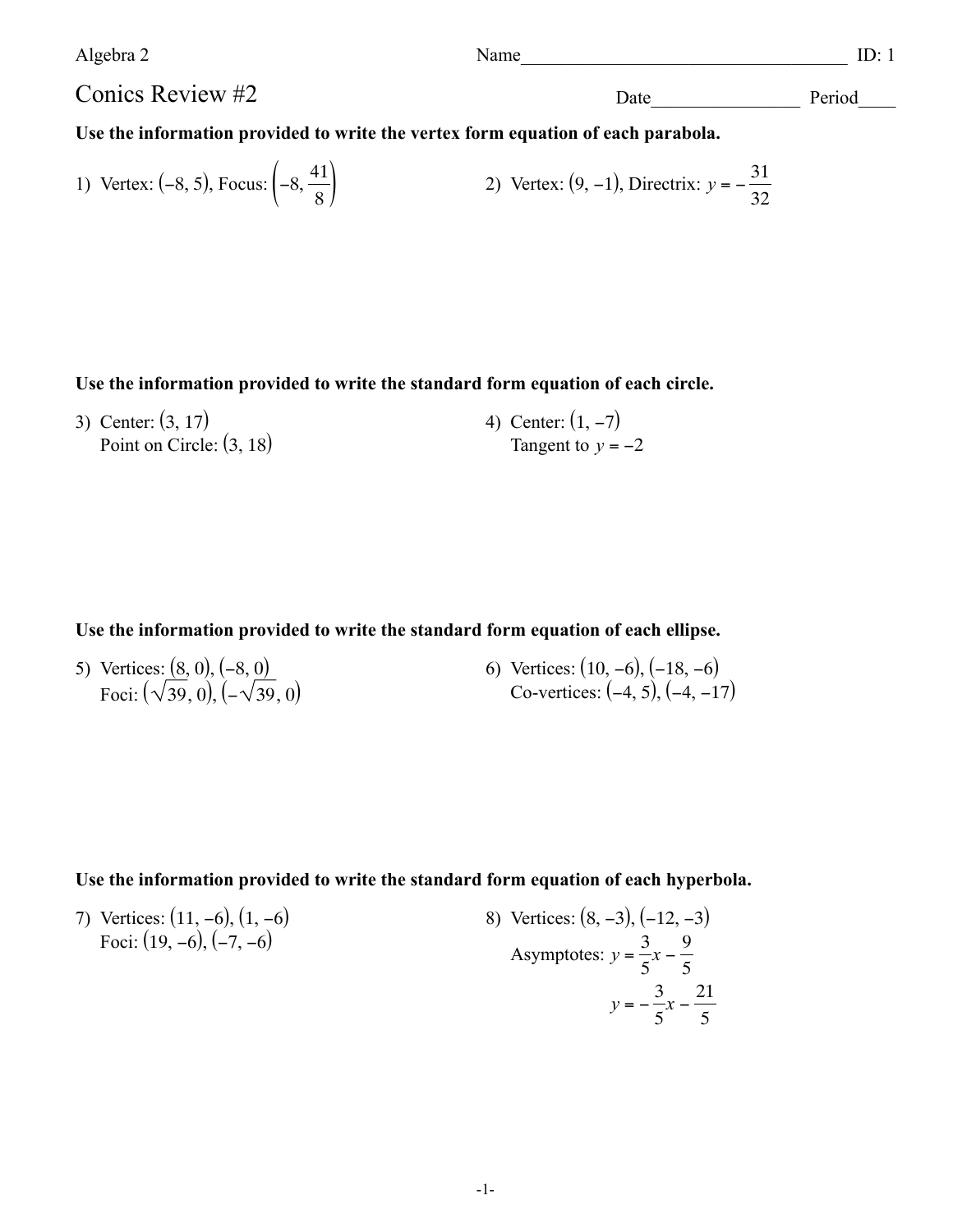Classify each conic section, write its equation in standard form, and sketch its graph.



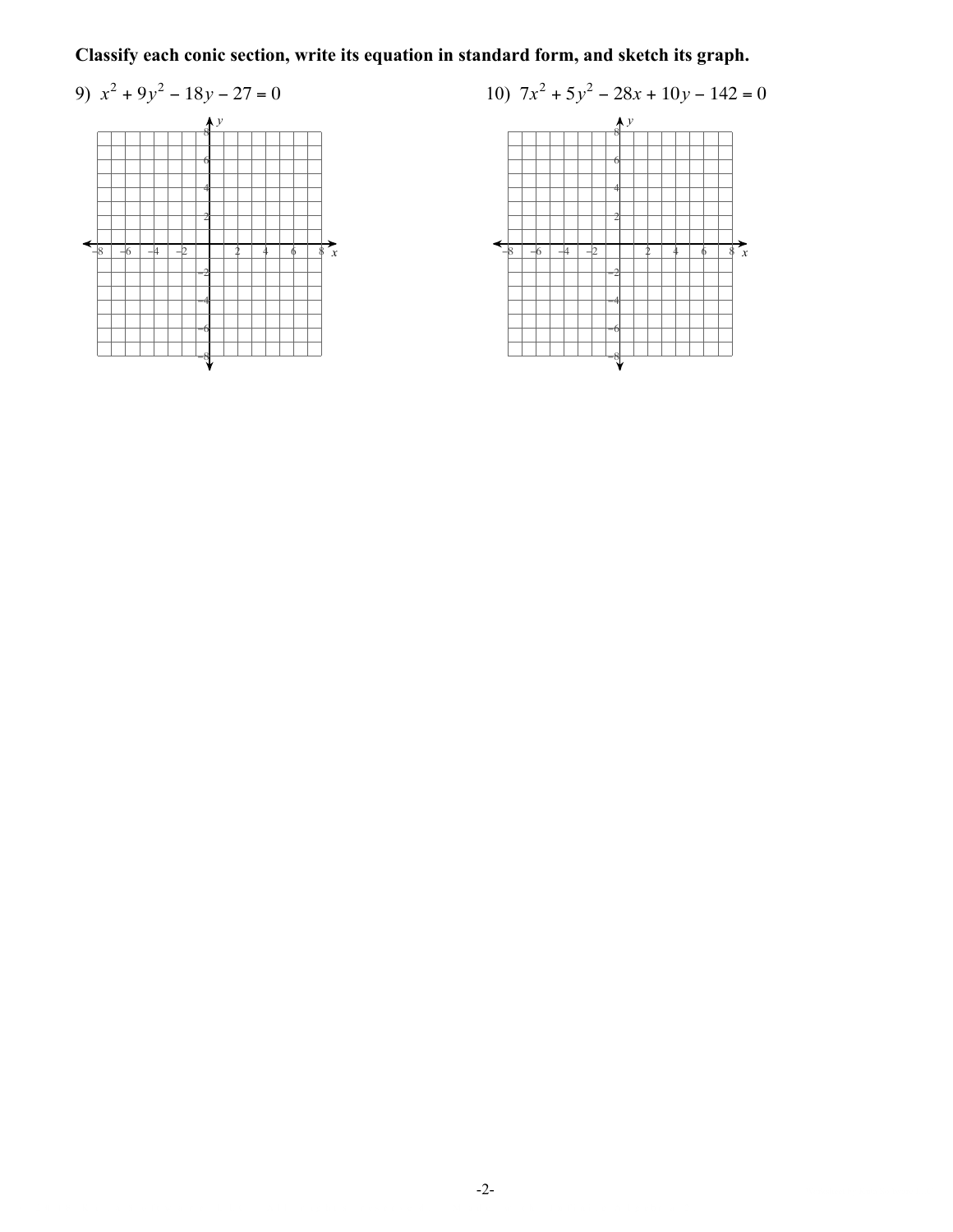

13)  $9x^2 + 4y^2 - 54x - 63 = 0$ 



14)  $-x^2 + y^2 - 25 = 0$  $\mathbf{A}$  $\overrightarrow{\mathcal{E}}_x$  $\overline{+}$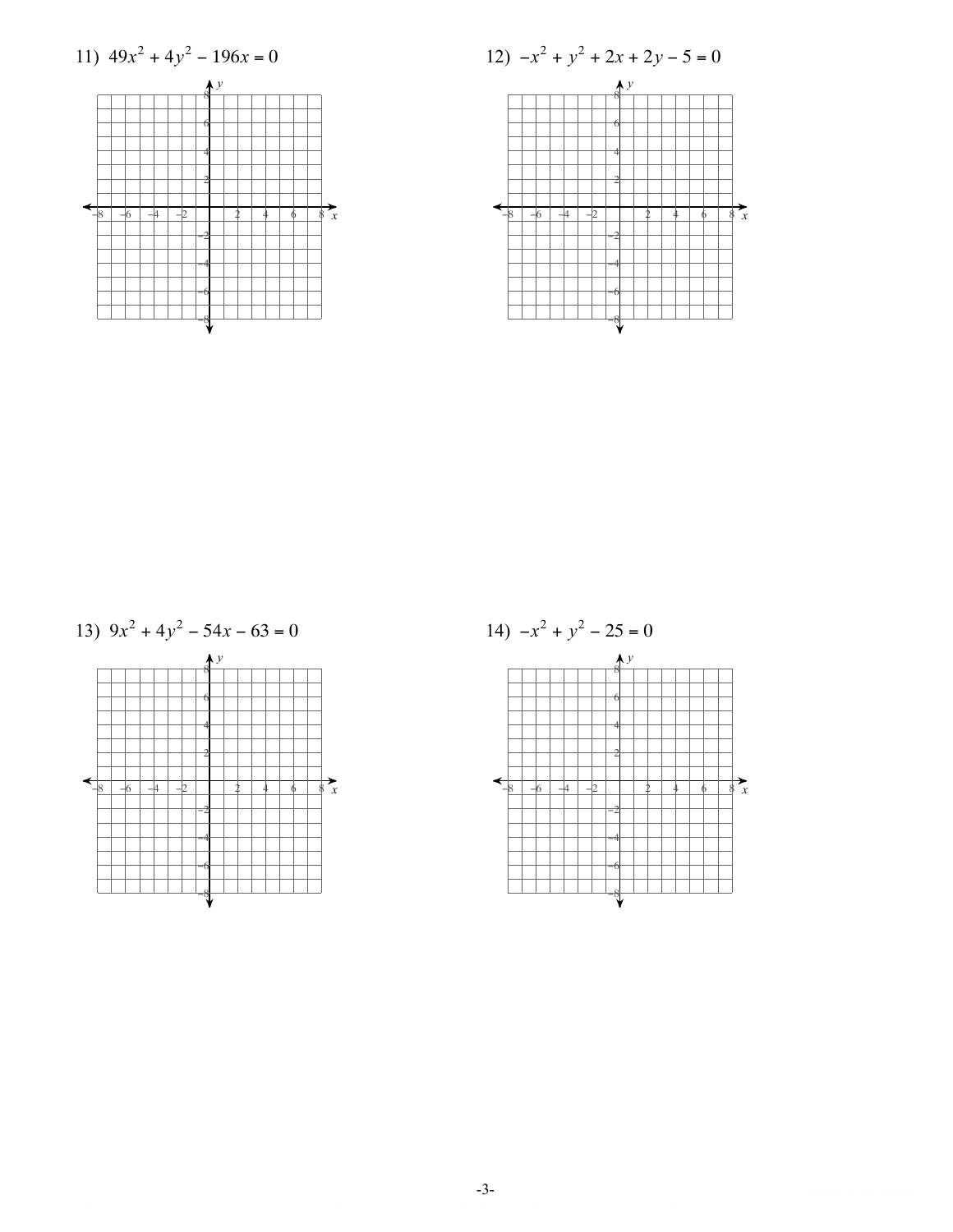15) 
$$
x^2 + y^2 + 8y + 15 = 0
$$



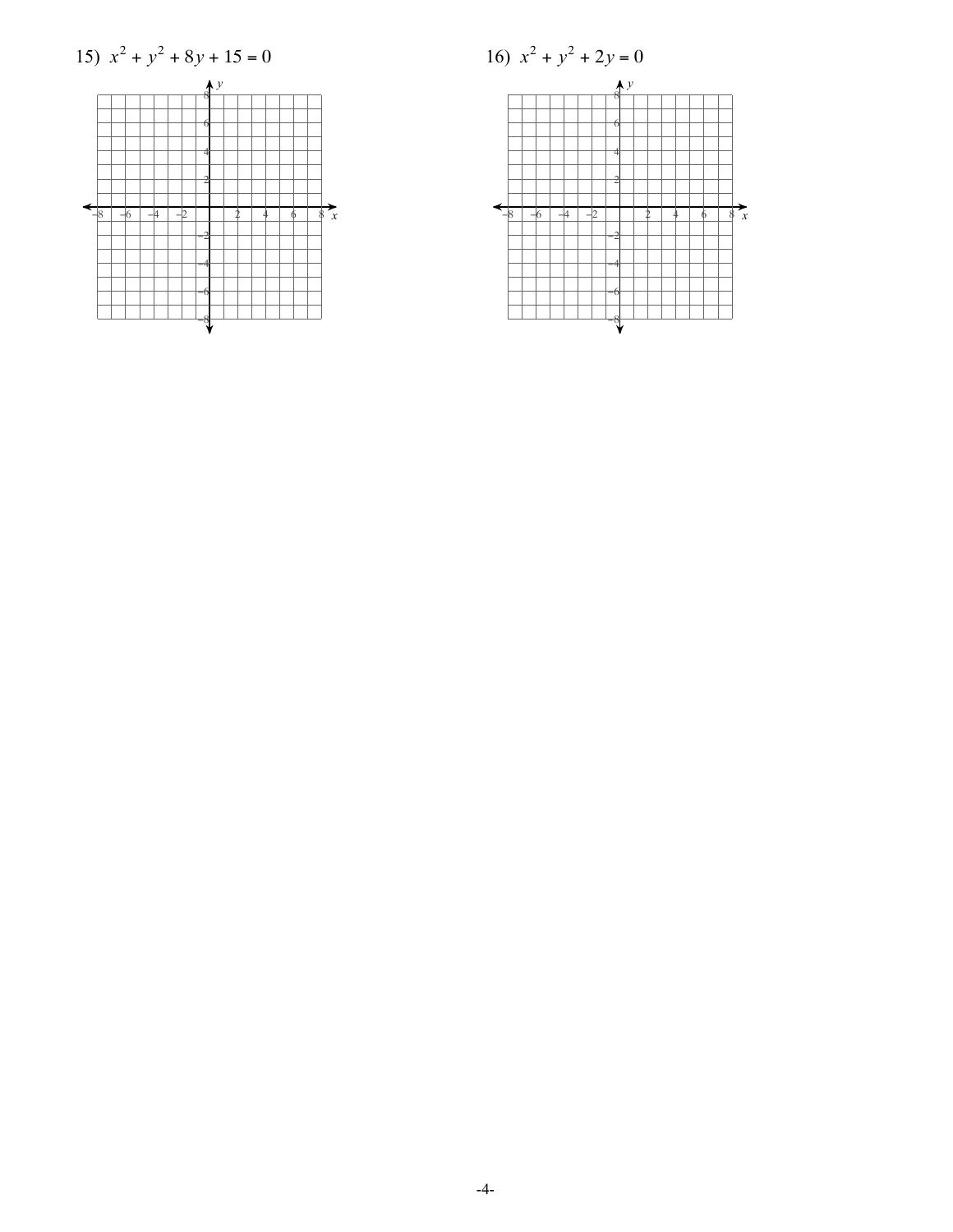Algebra 2 Name **ID:** 1

Conics Review #2

Date Period

## **Use the information provided to write the vertex form equation of each parabola.**

1) Vertex: (-8, 5), Focus: 
$$
\left(-8, \frac{41}{8}\right)
$$
  
\n2) Vertex: (9, -1), Directrix:  $y = -\frac{31}{32}$   
\n $y = 2(x + 8)^2 + 5$   
\n3)  $y = -8(x - 9)^2 - 1$ 

## **Use the information provided to write the standard form equation of each circle.**

3) Center: (3, 17) Point on Circle:  $(3, 18)$  $(x-3)^2 + (y-17)^2 = 1$ 4) Center:  $(1, -7)$ Tangent to  $y = -2$  $(x-1)^2 + (y+7)^2 = 25$ 

## **Use the information provided to write the standard form equation of each ellipse.**

5) Vertices:  $(8, 0)$ ,  $(-8, 0)$ Foci:  $(\sqrt{39},0), (-\sqrt{39},0)$ *x* 2 64  $+\frac{y^{2}}{25}$  $\frac{2}{25}$  = 1 6) Vertices: (10, −6), (−18, −6) Co-vertices: (−4, 5), (−4, −17)  $(x + 4)^2$ 196  $+\frac{(y+6)^2}{121}$  $\frac{1}{121}$  = 1

## **Use the information provided to write the standard form equation of each hyperbola.**

7) Vertices: (11, -6), (1, -6)  
\nFoci: (19, -6), (-7, -6)  
\n
$$
\frac{(x-6)^2}{25} - \frac{(y+6)^2}{144} = 1
$$
\n8) Vertices: (8, -3), (-12, -3)  
\nAsymptotes:  $y = \frac{3}{5}x - \frac{9}{5}$   
\n $y = -\frac{3}{5}x - \frac{21}{5}$   
\n
$$
\frac{(x+2)^2}{100} - \frac{(y+3)^2}{36} = 1
$$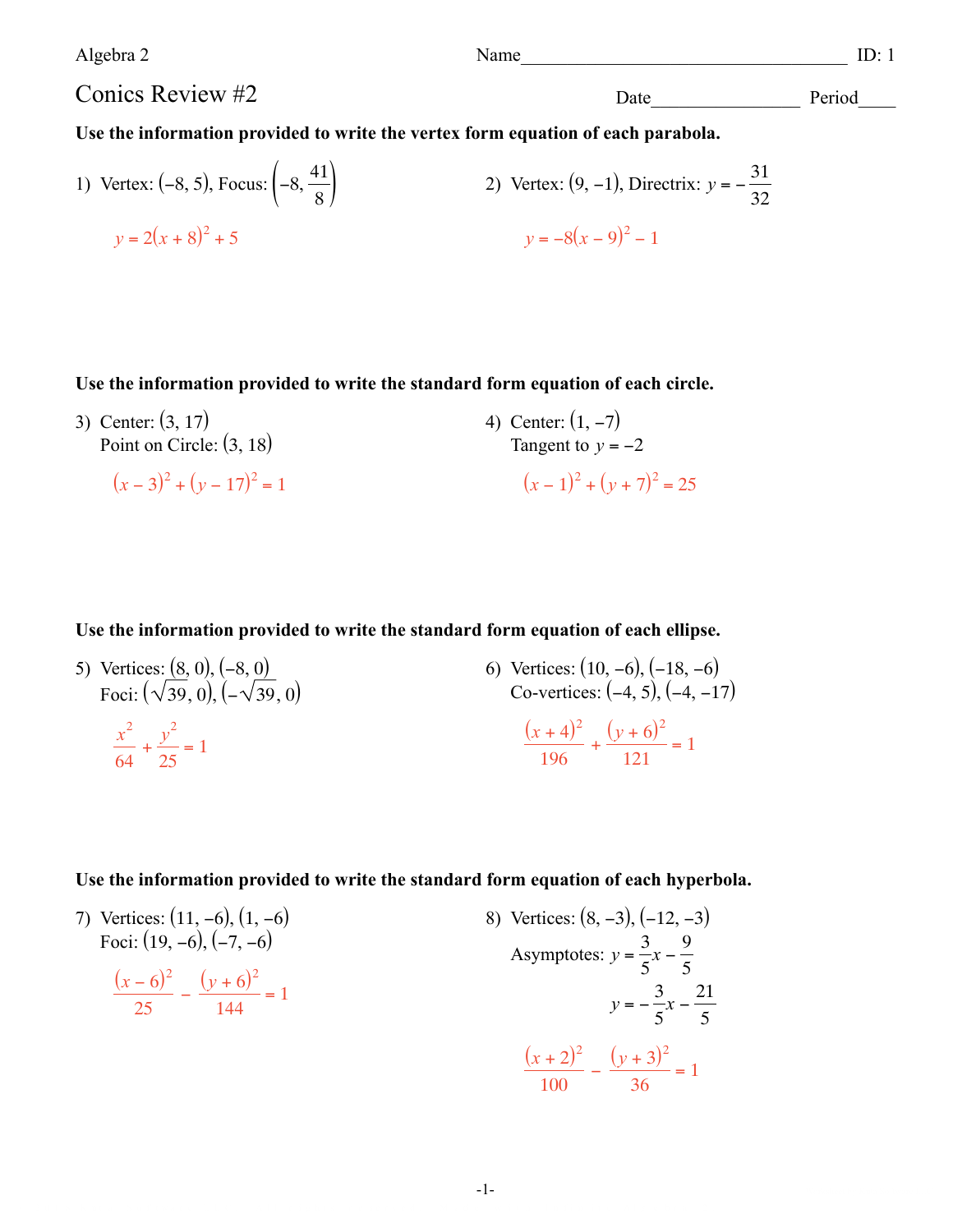Classify each conic section, write its equation in standard form, and sketch its graph.



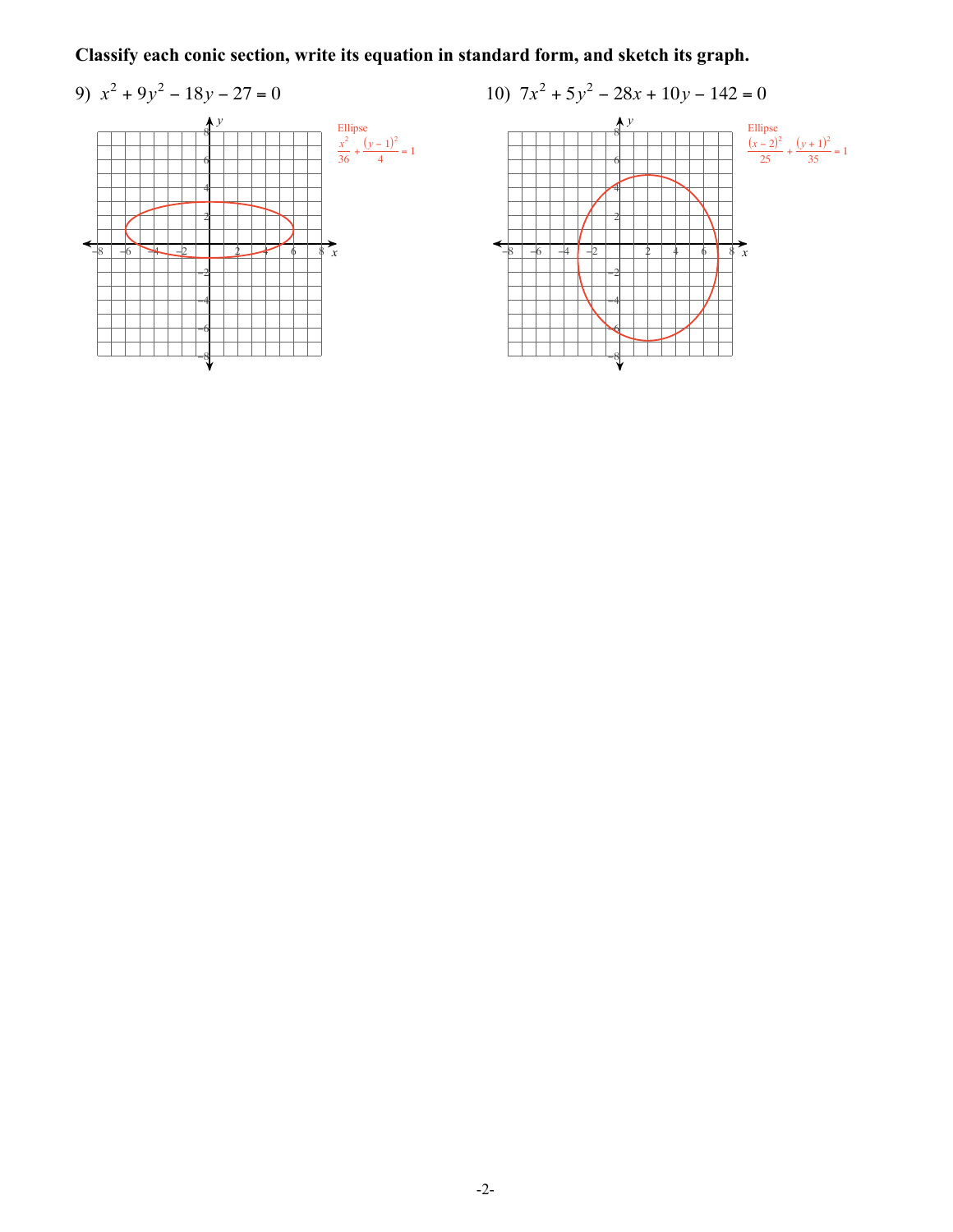$$
13) \ \ 9x^2 + 4y^2 - 54x - 63 = 0
$$